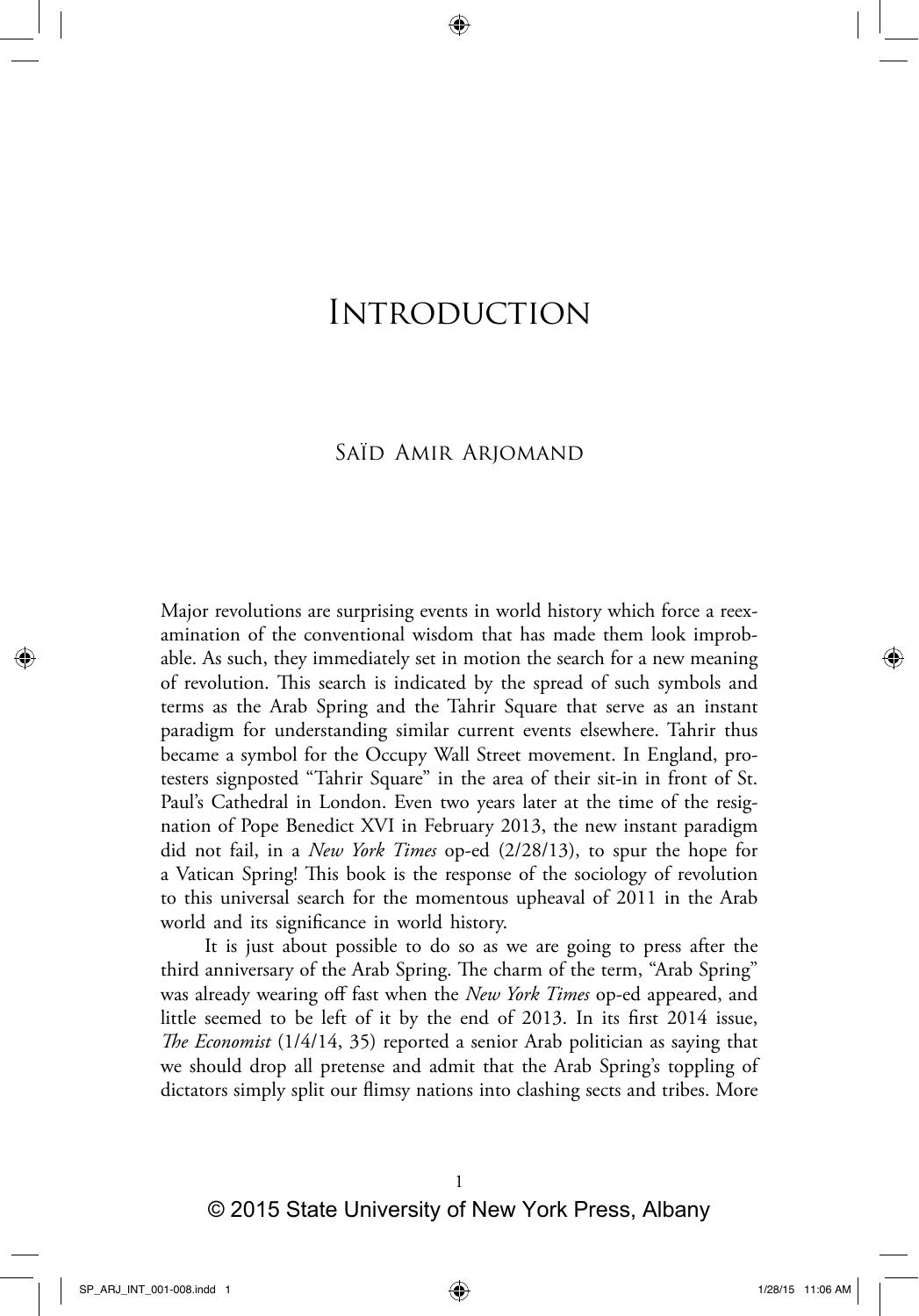poignantly, its report, entitled "Arab Gloom," quoted from an open letter by an activist of Egypt's 2011 revolution to a friend in prison: "I write to you on the last day of this dismal year, when dreams of Egyptians for a civil state that would bring freedom, dignity and social justice turned into nightmares." But the third anniversary of the Arab Spring did not pass on that sad note alone. *Le Monde* celebrated it with an editorial (1/10/14) on the promise of the Tunisian Model for the transition to democracy in the Muslim world in view of the imminent ratification of a constitution that makes no mentions of the *shari`a*. On the third anniversary of the Arab Spring, a spectrum of its varied outcomes were in fact in full highlight: a successful revolutionary transition to democracy in Tunisia, a law and order counterrevolution celebrated by a national referendum on its constitution in Egypt, deepening chaos caused by revolutionary power struggle in Libya, and a horrendous civil war in Syria. As the year 2014 wore on, the bleak picture of deepening revolutionary anarchy in Libya and of savage bloodshed in disintegrated Syria became predominant, giving currency to the acerbic antonym, the "Arab Winter." To see all this explained in terms of the general dynamics of revolution and counterrevolution, I urge the reader to proceed with our chapters on the Arab revolution of 2011 and its counterrevolutions that put them in comparative perspective.

The Arab revolution of 2011 suddenly erupted in a region of the world marked by democracy deficit and a plethora of authoritarian regimes with deep police/security states. Since 9/11/2001, these features of the Arab world had been explained by a widely accepted neoconservative thesis in terms of the incompatibility of Islam and democracy. The unmistakably democratic intent of the uprising and the initial absence of Islamist ideology and militancy seriously challenged the prevalent neoconservative view, persuading some observers to reopen the book of history, and others to look for hitherto unappreciated parallels with other near-contemporary revolutionary transformations. The aim of this book is to do so systematically in order to understand the Arab revolution of 2011 in as broad a historical and comparative perspective as possible. Historically, our study begins with the European revolution of 1848, which offers an admirable parallel for the study of revolution across the borders of a world region as well as the dynamics of revolution and reaction or counterrevolution. It then comprises parallels to and differences with the Islamic revolution of 1979 in Iran and the post-1989 color revolutions in Central and Eastern Europe. Our comparative range puts the Arab Spring alongside the "Spring of Peoples"—that is, the spring of 1848 in Europe, and the failed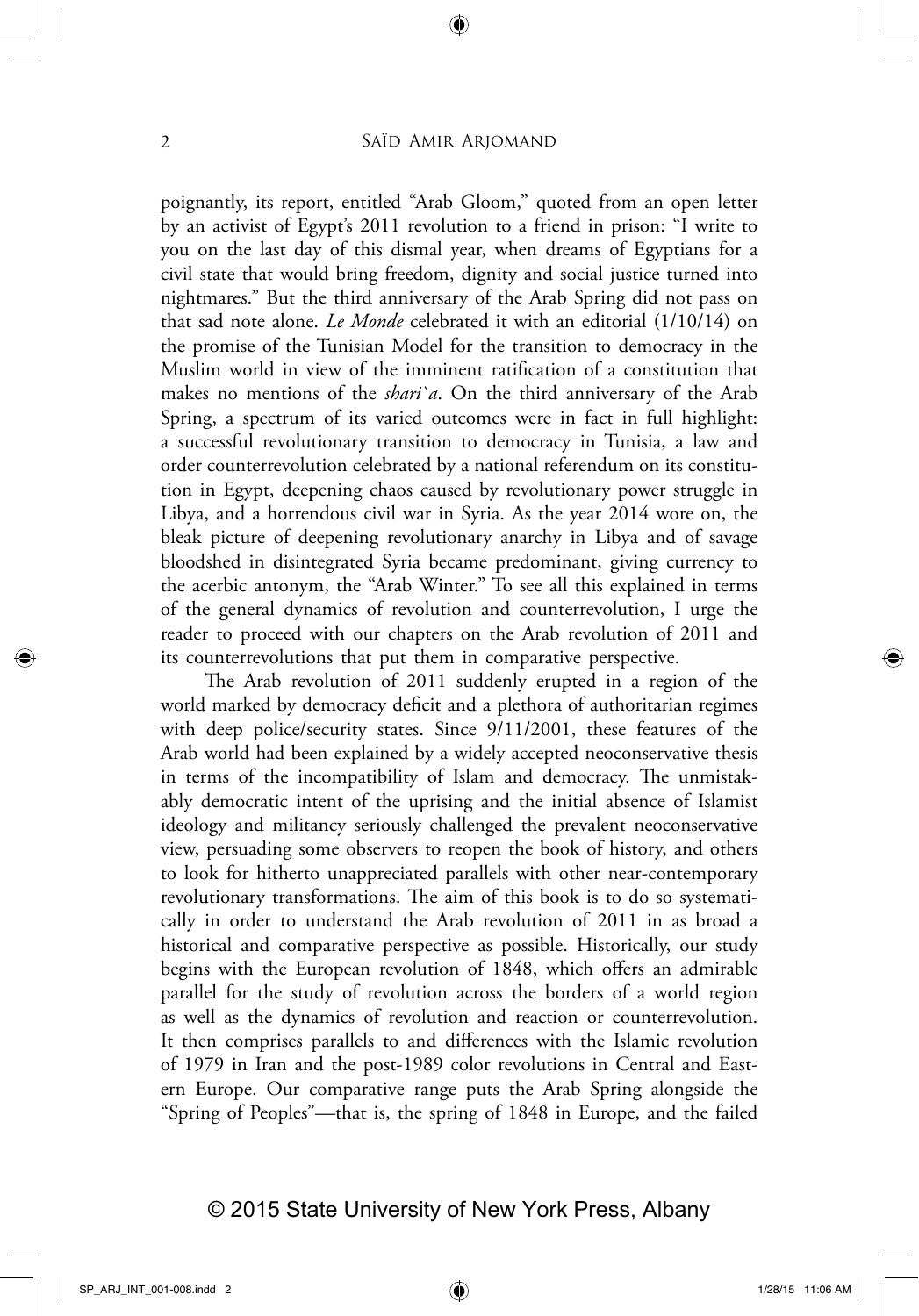Boukinabe Spring of 2011 in Burkina Faso. Furthermore, it is daringly projected into the near future with an analytical vision of the centennial of the Russia Revolution in 2017.

The studies in this volume perform the three most important functions of comparative analysis. They assess the world‑historical significance the Arab Spring in terms of its causes, its consequences, and its distinctive features. Differences are as important as commonalities for this threefold comparative purpose. Goldstone describes the general character of Arab regimes as authoritarian while differentiating its two variants, and Toscano discuss the general prospects for democracy in the Arab world, while Ersoy underlines the general symbolic and material significance of places in facilitating revolutionary activism. My own chapter and that by Fathi and Karolewski focus on differences within the Arab world as well as the common features of the Arab revolution of 2011 in contrast with other major revolutions in world history. Harris examines social inequality for Middle East and North Africa as a whole in comparison with other world regions. Chapter VIII, by Mathieu Hilgers and Augustin Loada, and chapter X, by Dmitry Ivanov, examine the conditions necessary for revolutions by focusing on differences between the successful Arab revolutions of 2011 and contemporary failed or possible revolutions in other regions of the world.

As this range of comparisons is far broader than in any of the many recent works on the Arab or Middle Eastern revolutions, a few words on the logic of the broad scope of its comparisons may be in order. In his essay on "objective possibilities and adequate causation" (Weber 1949[1905]), Max Weber formulated his idea of "adequate" causation of significant historical events, which represented a compromise between the so-called nomological explanations of the positivists and ideographic narratives of the historians in the German methods debate of the turn of the twentieth century. The entire body of nomological knowledge of empirical regularities in social sciences, he argued, can only serve as the basis of counterfactual conditionals regarding what was possible at the time, other than what actually happened. With the help of this empirical knowledge, we can thus determine, with varying degrees of probability, that a factor or a set of factors present at the time of the significant historical event was its "adequate cause." As history is open-ended, there are always objectively possible alternatives to what actually occurred. This can only be plausibly explained in terms of "adequate causes." Now, comparisons of the type we have in this volume deal with realized possibilities. As such, comparisons of similar cases perform the methodological function of objective possibilities more securely as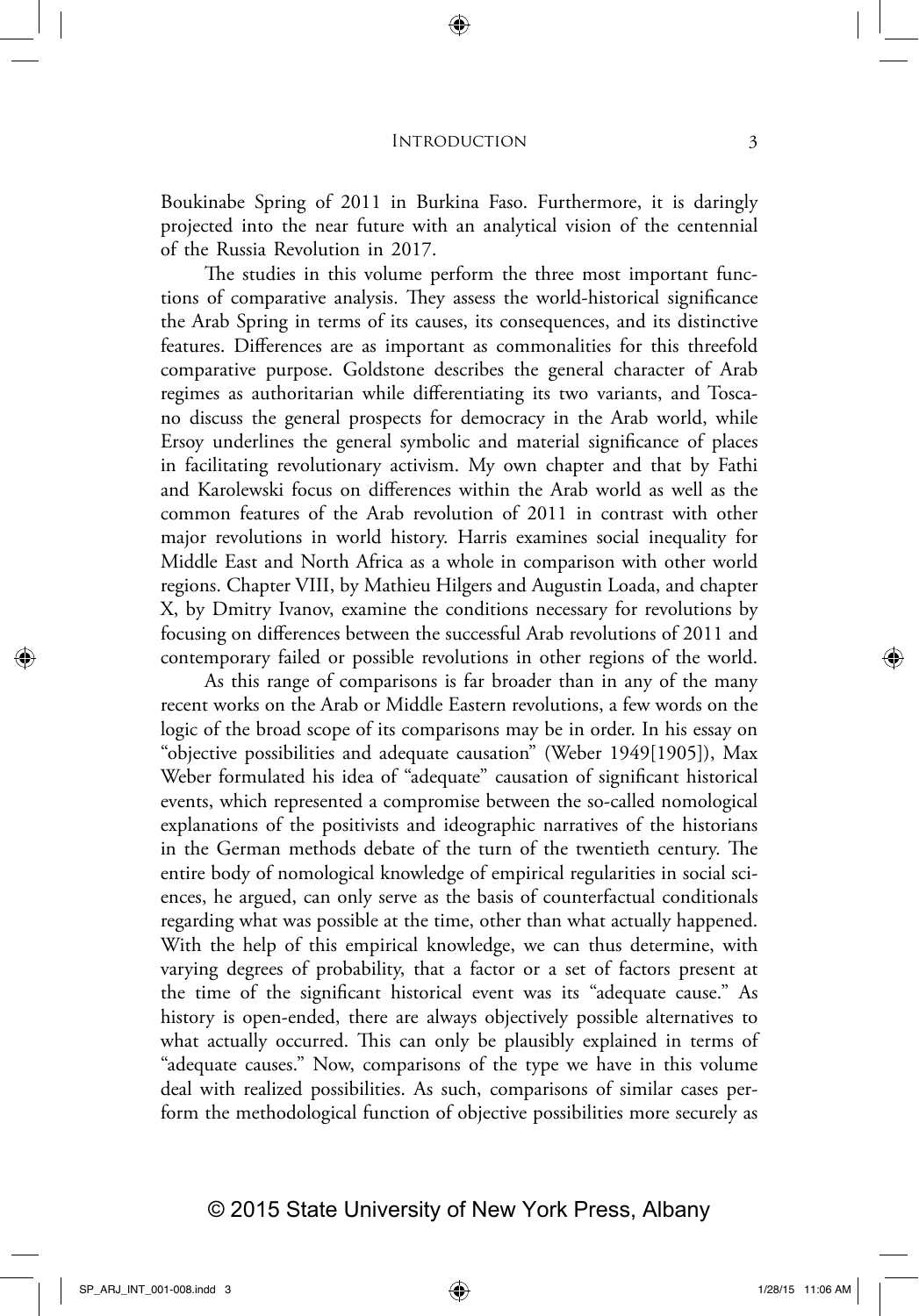actual cases demonstrating the range of variation in structural alternatives and developmental patterns to the case under consideration.

Comparisons between Arab revolution of 2011 and other cases of revolution are thus indispensable for understanding them within the sociology of revolution. Differences in revolutionary conditions in the Arab countries of North Africa and in Sub-Saharan Africa, on the one hand, and Russia, on the other, can explore the range of objective possibilities for conditions and paths other than those of the Arab revolution of 2011. Accordingly, Mathieu Hilgers and Augustin Loada in chapter VIII offer an in‑depth analysis of revolutionary conditions in Burkina Faso as a "semiauthoritarian" regime, and Ivanov in chapter X does the same for the situation in the present decade in Russia a century after the revolution that shook the world in 1917.

In the tradition of Alexis de Tocqueville and in line with the development of sociology of revolution in the last quarter of the twentieth century, the first two chapters, by myself and Jack Goldstone, highlight the relevance of the state and the power structure of old regimes both to the breakdown of Arab authoritarianism and to the shaping of the new political regimes after the Arab revolutions and counterrevolutions of this decade. Chapter III, by Roberto Toscano, puts the highly debated issue of the prospects for democracy in the Muslim world in a comparative perspective that is often missing in the debate. The contextual and socioeconomic factors underlying state breakdown and revolution are the focus of chapter IV by Kevan Harris on inequality, chapter V by Can Ersoy on the ecology of revolutions, chapter IX, by Karim Fathi and Ireneusz Pawel Karolewski, on civil society, and chapter X, by Dmitry Ivanov, on economic and cultural change.

Comparisons need not always be explicit but can also implicitly inform in-depth analysis of individual cases; and explicit comparisons remain shallow without such analysis. Comparisons within the Arab revolutions require close examination of at least two different major cases. In chapter VI, Dalia Wahdan analyzes the course and consequences of the Arab revolution of 2011 in Egypt down to the end of 2012, and Jean‑Pierre Filiu does the same for the decisive first year of the Arab revolution in Tunisia in chapter VII.

My own chapter I sets the stage for the other studies by offering a broad historical panorama of partially comparable instances of revolutionary transformations. It underlines the similarity between the Arab revolution of 2011 and the European revolution of 1848 as revolutions that spread very rapidly within a single civilizational zone, but with varied outcomes resulting from different conditions in different countries in that world region,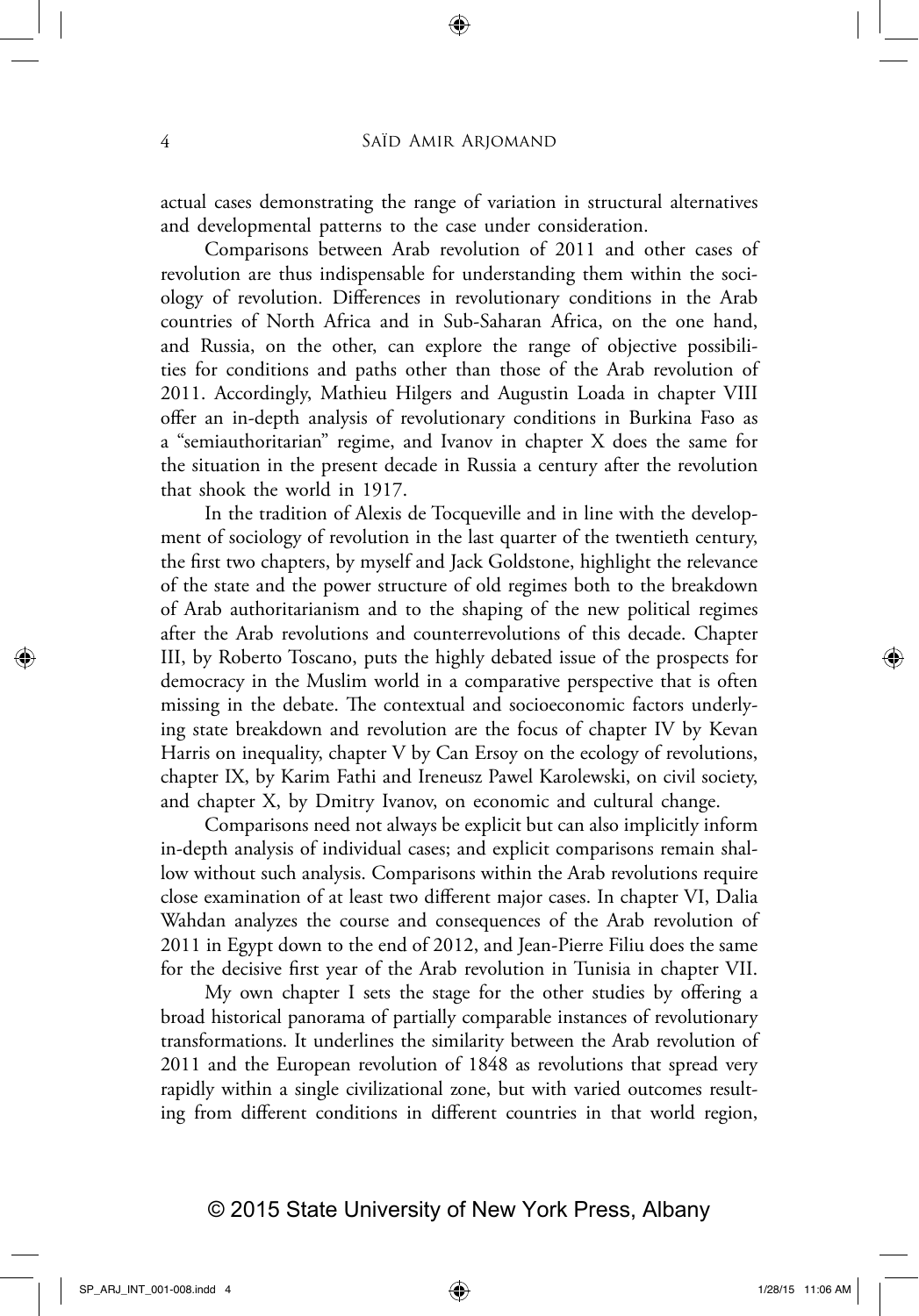#### INTRODUCTION 5

prolonging the revolutionary power struggle in some and producing counterrevolutions in others. My analysis highlights the neo‑patrimonial character of authoritarian states as a common cause of the Arab revolutions of 2011, which are further typified as constitutional revolutions in their inception. To explain the variation in their process and consequences, however, I focus on the robustness of old regimes as mobilizational regimes, setting Tunisia and Egypt at one end of the continuum, Libya and Syria in the middle, and postrevolutionary Iran at the other end. The process of revolution is seen as determined structurally by the extent of survival or breakdown of the state, and contingently by the response of its armed forces. State breakdown can be seen as making for a prolonged revolutionary process, as in Libya, while substantial state survival making for a negotiated revolution comparable to the post-1989 so-called velvet or color revolutions of Central and Eastern Europe, as in Tunisia. Last but not least, the complete survival of the old power structure, including its deep state or security apparatus, proves conducive to counterrevolution, as in the case of Egypt.

The strong element of contingency in the consequences of revolutions stems from the responses of armed forces. If the military forces of the surviving state are used to suppress the revolution, civil war is likely to ensue, as in Syria. If the army embraces the revolution but seeks to maintain solely its vested institutional interests in its process, as in Tunisia, a constitutional revolution is likely to complete its course; and if the army intervenes to control the postrevolution constitutional transformation, the likely outcome is a constitutional counterrevolution, as in Egypt.

The treatment of the state as the major factor in causing revolutions and determining their consequences is amplified by Jack Goldstone in chapter II. Goldstone considers a much wider spectrum of Arab countries than I do, while similarly focusing on the characteristics of their regimes for explaining violent and peaceful outcomes of the 2011 uprising. Drawing on his well-known contribution to the sociology of revolutions, Goldstone argues for bringing the structural features of the old regimes back into the analysis of the Middle Eastern revolts, which he sees as obscured by undue attention to the role of the media and other mobilizational factors. He divides Middle Eastern authoritarianism into two ideal types of (traditional) monarchies, with a further subdivision between the oil-rich and the oil‑poor, and neo‑patrimonial or "personalist" regimes, in order to explain the far greater proneness of the latter type to revolution. Goldstone further proposes the strength of the middle class and civil society as additional explanatory factors to throw light on varied itineraries.

## © 2015 State University of New York Press, Albany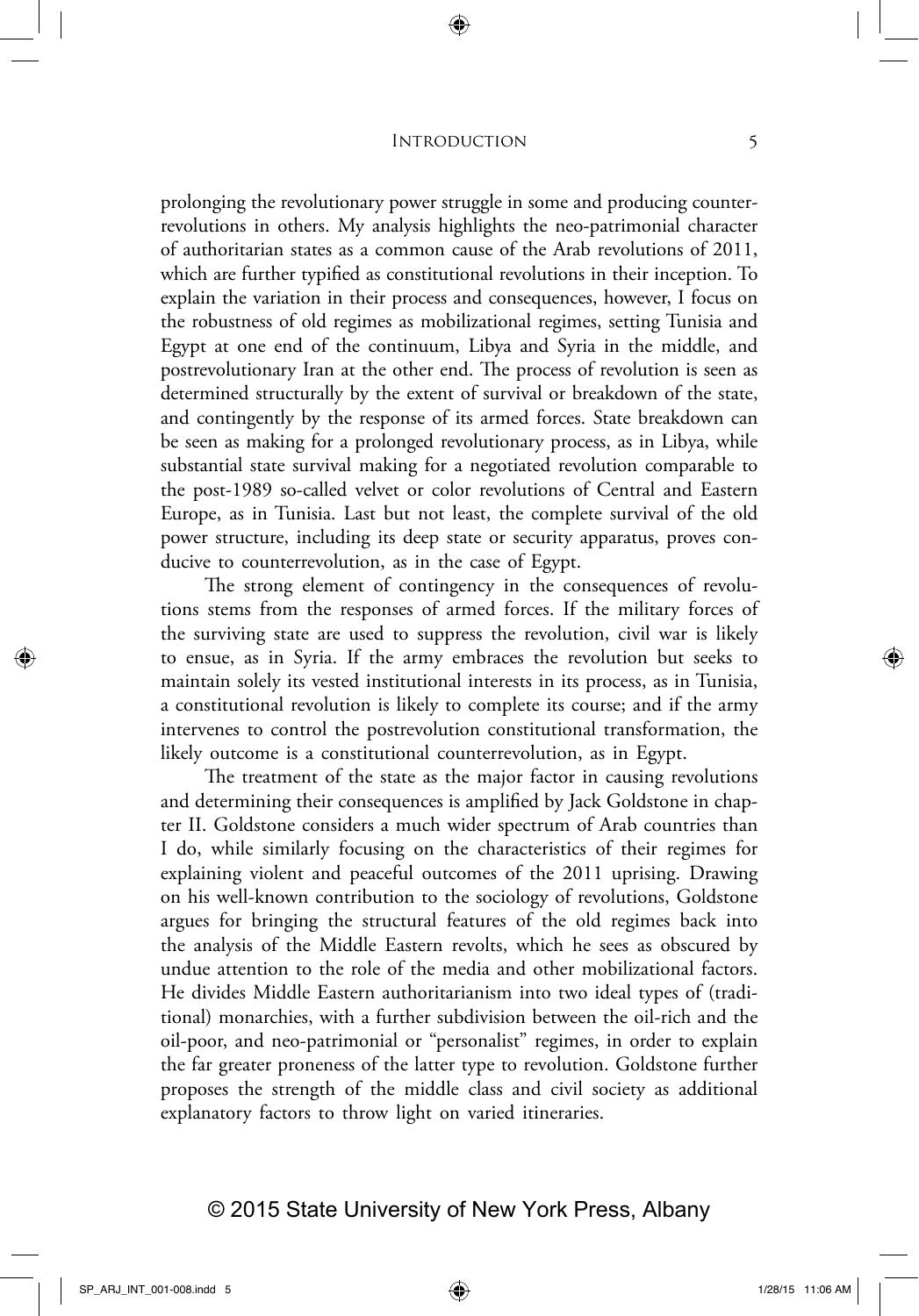The issue of Islam and democracy is the main focus of chapter III, where Roberto Toscano can pose a number of probing questions from an in-depth historical perspective. Taking a long-term comparative view of the development of the rule of law and democracy, he dispels the neoconservative belief that democracy is a mirage because of the essential incompatibility of Islam and democracy.

In chapter IV, Kevan Harris discards inequality as a factor for breeding revolutions and instead focuses on the factors that made for the great expansion of the intelligentsia—the social stratum that was conspicuously the main social bearer of the Arab Spring. He sees the emergence of a "lumpen‑intelligentsia" in the Middle East and North Africa (MENA region) as a key agent of social change, and its blocked social mobility as a main cause of the Arab revolution of 2011.

Can Ersoy, in chapter V, takes up the examination of the Arab Spring as a series of urban uprisings, placing it in the context of overurbanization as a notable feature of the Middle East and North Africa. He highlights the importance of "secondary cities" and the impact of small towns as places of revolution and sites of resistance, while focusing on the urban symbolism in motivating revolutionary gatherings and protest throughout the region. His analysis of the urban sites of rebellion can be seen as the geographical supplement to Harris's social-structural analysis of the revolutionary agency of the disprivileged intelligentsia of MENA.

In chapter VI, Dalia Wahdan studies the impact of civic activism on the goals of the Egyptian revolution. She analyzes civic activism and mobilization in the context of state agencies under Mubarak as providing the path-dependent pattern of civic activism since the revolution in the "twilight" of the same state agencies. This sets the background to the emergence of the idea of the civic state (*dawla madania*), which quickly spread from Egypt to Tunisia to become the distinctive symbol of the aspirations of the Arab revolution of 2011 and has been written into the constitutional laws of both countries. It is indeed the civil state dreamed of by the above-cited Egyptian activist before his dream turned into a nightmare.

Tunisia is where the Arab revolution began in January 2011 and where it is generally considered to have been most successful in achieving its constitutional goal of democratic transition. In chapter VII, Jean-Pierre Filiu offers an incisive account of the first year of the Tunisian revolution. What sets the course of the Tunisian constitutional revolution of 2011 apart from that of Egypt is the historic compromise of the Islamist Nahda party (Ennahda) with its ruling coalition partner in foregoing the constitutional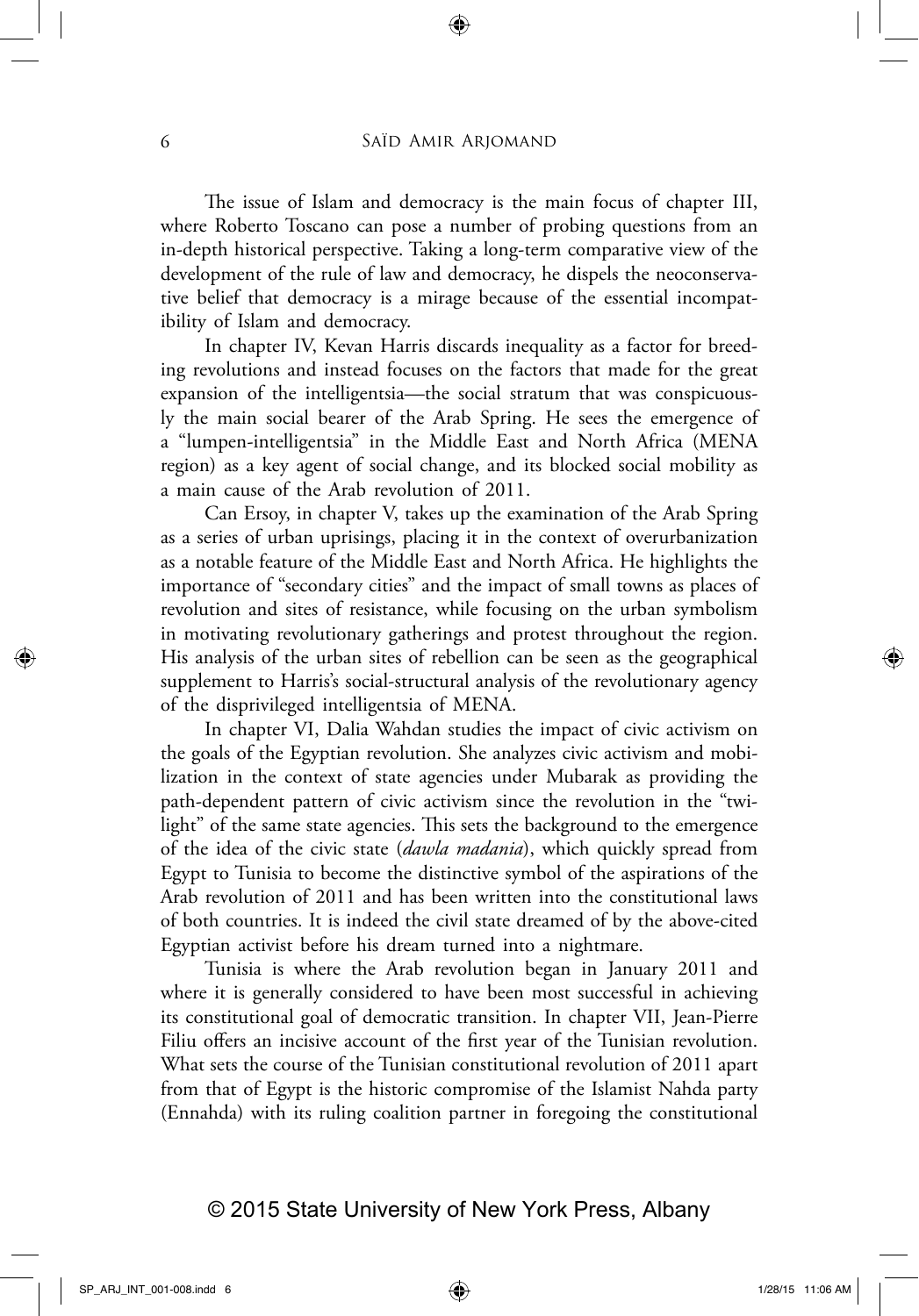#### INTRODUCTION 7

entrenchment of the *shari`a* (Islamic law) as the source of legislation and its acceptance of the "civic state." The main Tunisian Islamist party thus followed the example of its Turkish counterpart in accepting constitutional democracy and the secular state without any special Islamic reservations. Filiu sees this historic compromise in March 2012 as the concluding apex of the formative year of Tunisian revolution, and analyzes it as a consequence of the tripartite agreement reached by the Nahda with two other political parties shortly after the free elections of October 2011.

Wahdan's analysis in chapter VI is centered on civil society in relation to the authoritarian state and revolution in Egypt that produced the amalgam, civic state. She examines the emergence of "civil society" as an analytical concept in opposition to "the state" as formulated by Hegel, which regained currency with the incipient transformation of Poland and other communist states in the 1980s. It is therefore highly apposite for its role in the Arab Spring to be compared to that in the transformation of Central and Eastern Europe, as is done in chapter IX by Fathi and Karolewski. They unpack the concept of civil society in a careful and systematic "transcultural" comparison between Eastern Europe and the MENA region. Their comparisons highlight the varying structures of civil society in relation to different types of state while highlighting the epochal, transcultural commonalities.

Why Burkina Faso? As Hilgers and Loada show in chapter VIII, Burkina Faso, a Sub‑Saharan country with a population larger than that of Tunisia and Libya combined, immediately felt the impact of the North African Arab uprising, and the expectation of a similar Burkinabe Spring stimulated mass demonstrations and protests. The impact of the Arab revolution elsewhere in Sub‑Saharan Africa took a while longer to become manifest and took the form not of pro-democracy peaceful demonstrations but of violent al‑Qaeda Jihad, as in neighboring Mali. Despite many similar conditions between Burkina Faso and the Arab North Africa, such as the prominence of youth, the broad‑based mobilization in Burkina Faso petered out and the expectation of a Burkinabe Spring failed to materialize. Like Goldstone and myself, Hilgers and Loada focus on regime characteristics and seek the main reason for this failure in the resilience of the country's "semiauthoritarian" regime and its greater capacity for absorbing, confusing, and diffusing opposition as compared to the North African authoritarian states. Their typological analysis of semiauthoritarianism thus offers an interesting contrast to Goldstone's typology of Middle Eastern personalist regimes and my own analysis of the neo‑patrimonial and mobilizational

## © 2015 State University of New York Press, Albany